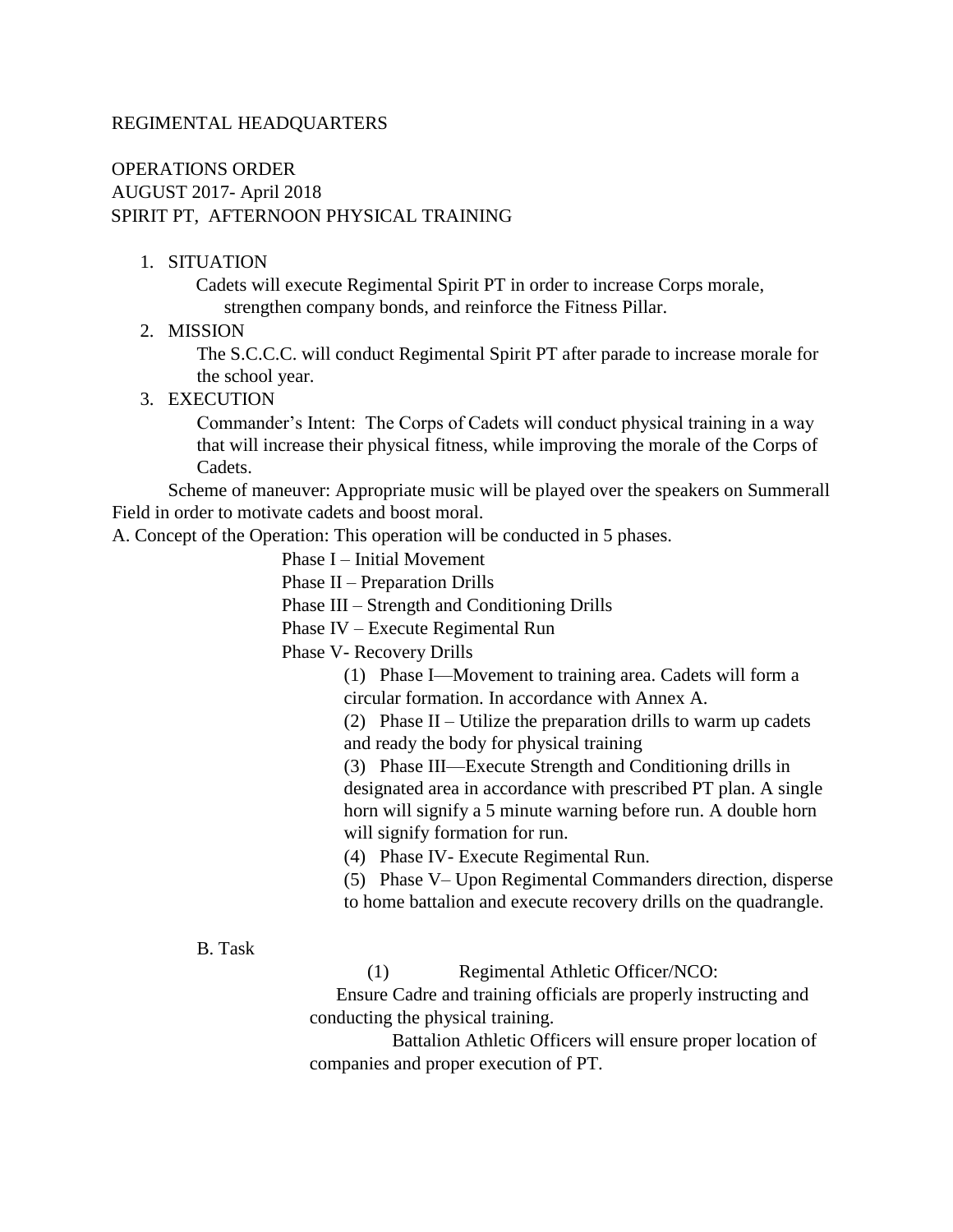Company Athletic Officers will ensure proper instruction of PT and the safety of cadets performing exercises. Will Select Strength and Conditioning workout from ANNEX C and brief commander

(2) Regimental Provost Ensure guard teams are informed of their duties and in position. Ensure all battalions are closed. Ensure Academic buildings are clear of cadets during Physical Training.

(3) Regimental Operation and Training (S-3) Ensure radio coordination of events with Battalion Operations and Personnel/Medical trainer.

(4) Regimental Human Affairs

 Ensures HA Teams are prepared to counsel 4C who need assistance and are available to help escort any injured 4C/Cadre to the infirmary.

(5) Battalion Commanders assisted by the Battalion Ops Officer :

> a. Responsible for overall management of the Battalion and compliance with Regimental Commander's intent and direction.

b. Ensure that a guard is placed in each sally port to prevent cadets from entering and exiting during PT.

c. Ensure that each company is positioned on the field in assigned area. (see annex A)

d. Ensure the Battalion marches out in a timely manner. Not too late or early.

(6) Company Commanders:

 Responsible for overall management of the company and compliance with the Commander's intent and direction. Also responsible for selection and execution of prescribed workout.

### C. Coordinating Instructions

(1) Schedule of Events

- a. First call- 10 minutes after the conclusion of Parade
- b. Assembly- 2 minutes after first call
- c. 3 minutes after Assembly- March to Summerall Field
- d. Once at Summerall Field, Form a Circle and Conduct Preparation drills (5 minutes)
- e. After 5 minutes Begin chosen workout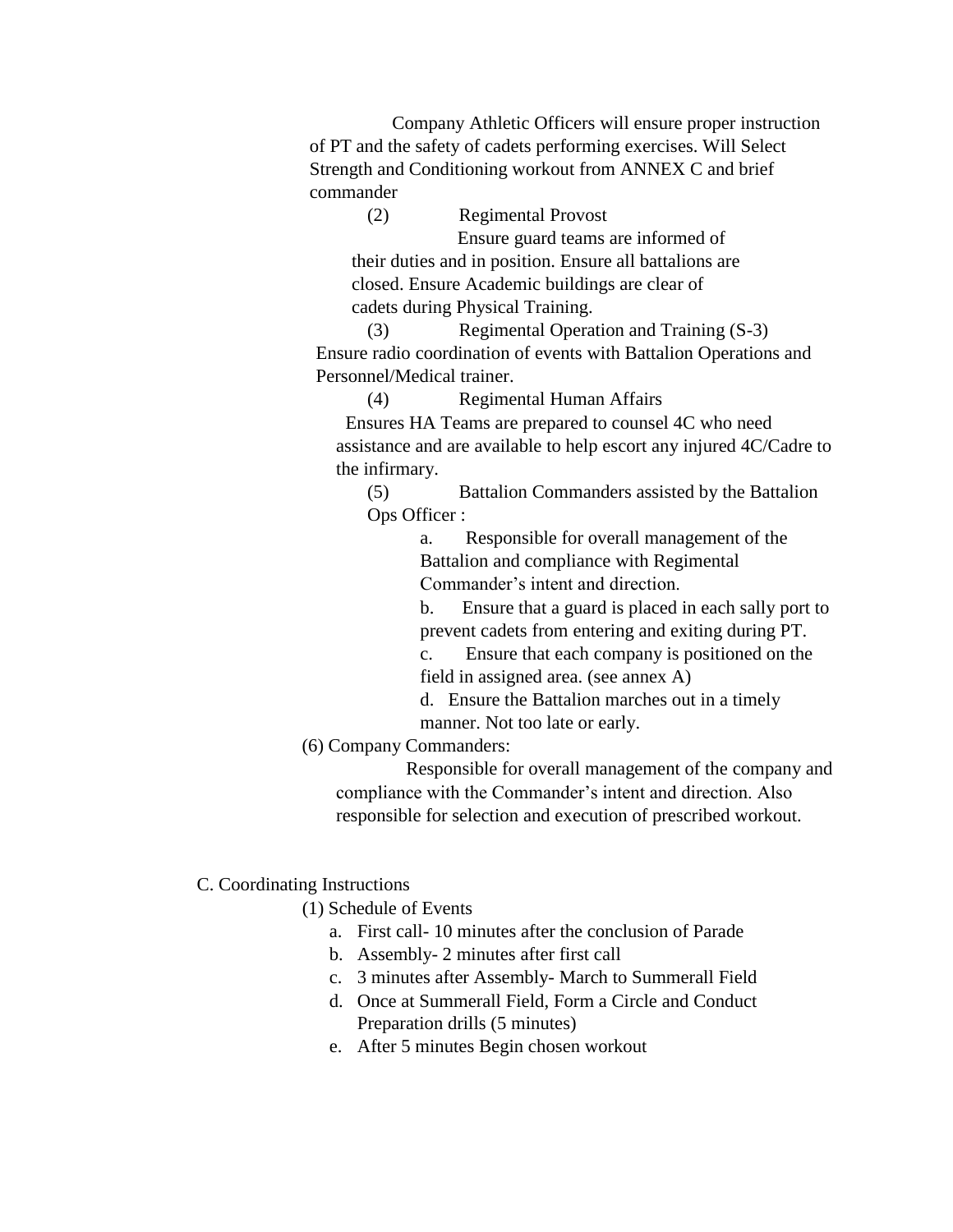- f. 1st horn sounds 15 minutes after beginning of strength and conditioning. Double horn sounds after 20 minutes of strength and conditioning
- g. After Ops gives radio signal, Regimental Commander begins run. Duration of run lasts no more than 20 minutes.
- h. Companies disperse to home Battalion and execute recovery drills after conclusion of the run.
- i. 10 minutes after recovery drills begin, ENDEX

#### 4. SERVICE SUPPORT

A. Materials and services

 (1) Should be coordinated with unit supply personnel and athletic officers to ensure appropriate supplies will be available/inplace/ returned immediately following PT.

#### B. Medical

- (1) The Citadel Infirmary will assess any medical problem that may occur.
- (2) For major emergencies: Charleston EMS Dial 911 and inform appropriate Chain of Command.
- (3) Upon experiencing an emergency, BN Ops must radio the OD/JOD to address movement of injured cadets and call EMS *as needed*.

#### 5. COMMAND

- A. Command
- (1) Current Chain of Command is in effect.

B. Signal

- (1) Radio Communication
- (2) Cell Phone Numbers (Designated personnel) Public Safety: (843)-953-5114 Regimental Provost: (864)-293-1312 Regimental Ops: (352)-848-5630 Sports Medicine: (843)-953-6867 Regimental Commander: (843)-424-3164

George D. Graham Colonel, S.C.C.C. Commanding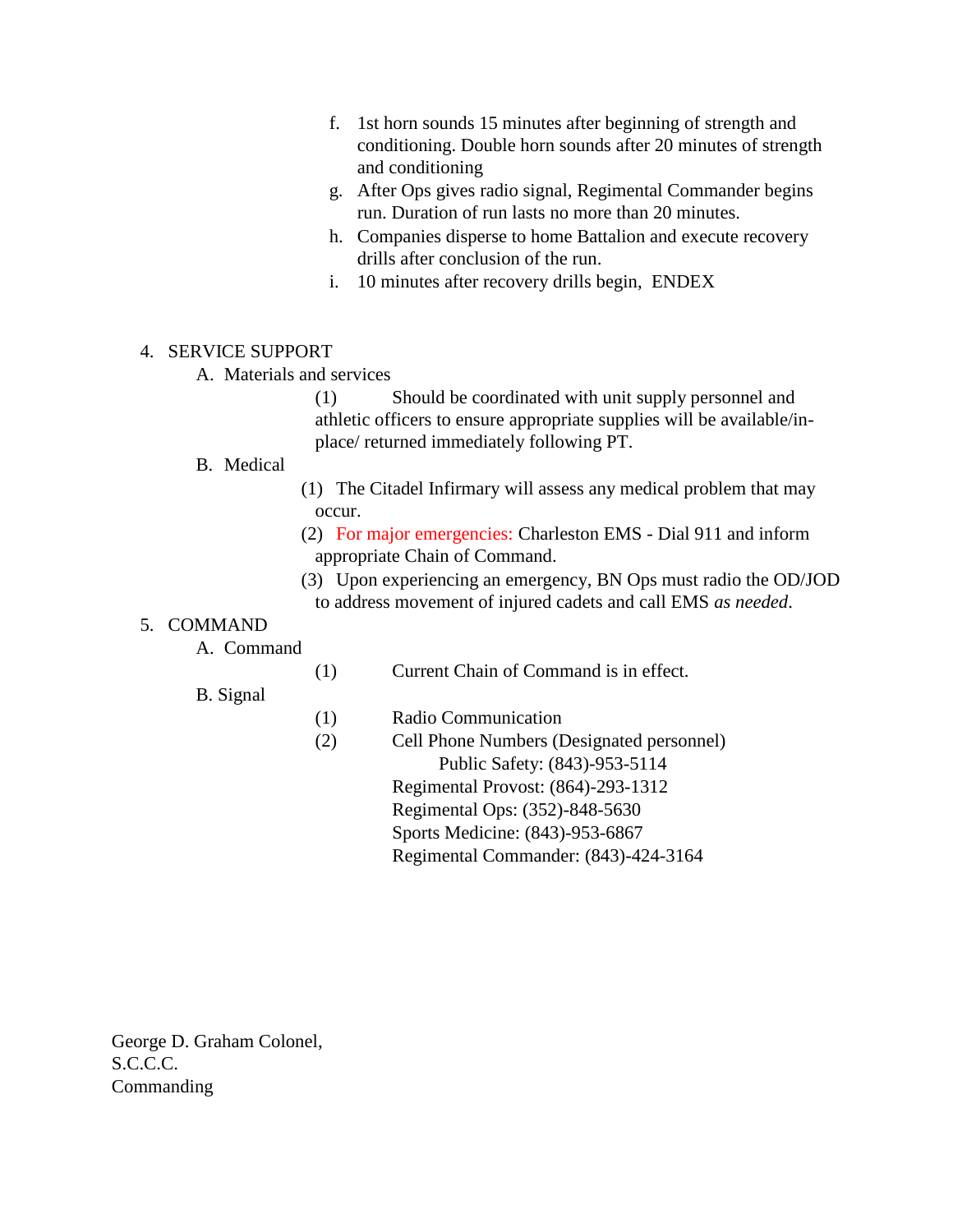FOR THE COMMANDER: Ty'Rhonza S. Harris Major, S.C.C.C. Operations and Training Officer

**ANNNEXES**: A – PT Placement Diagram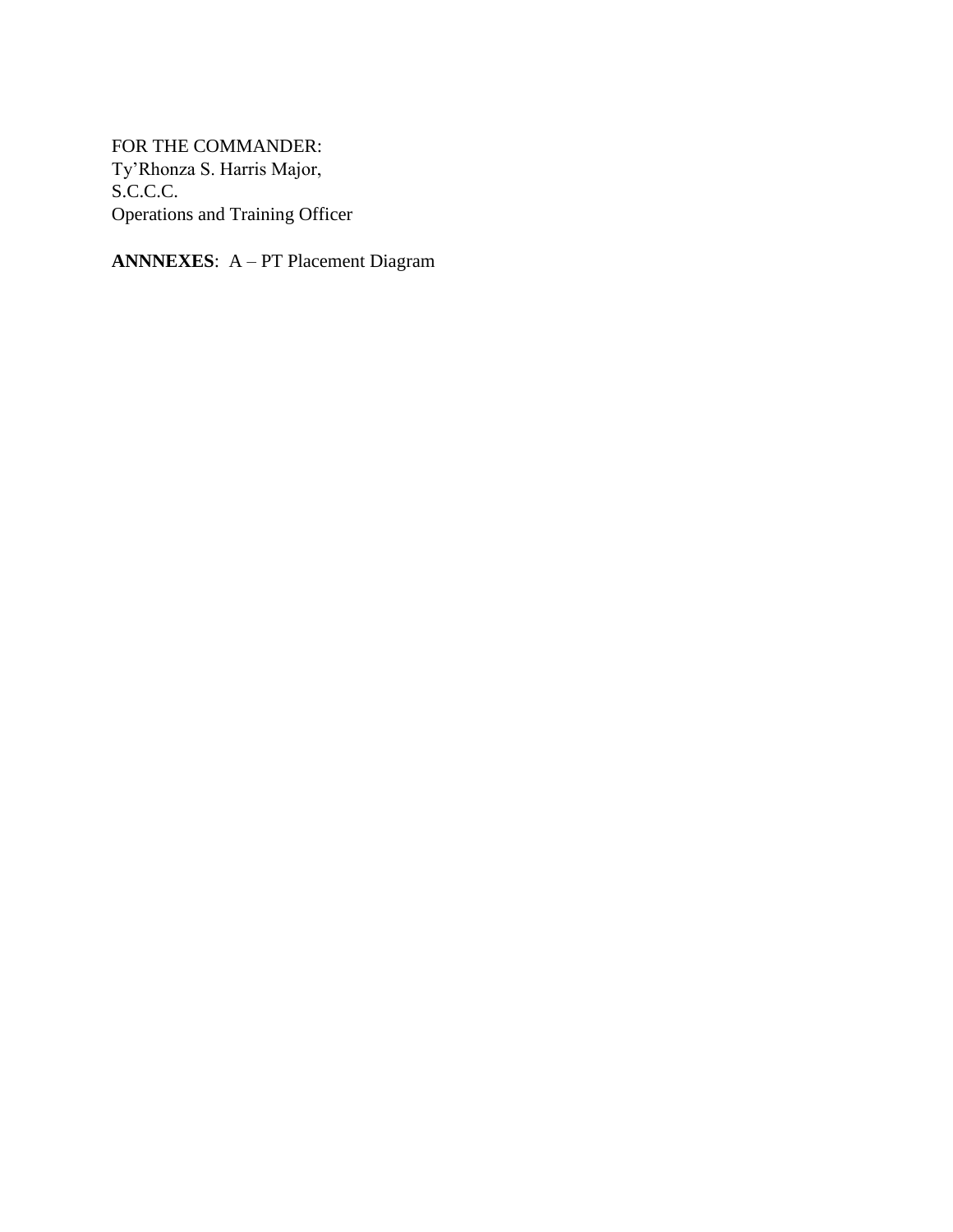# **ANNEX A – PT PLACEMENT DIAGRAM**



**Annex B- Approved run route**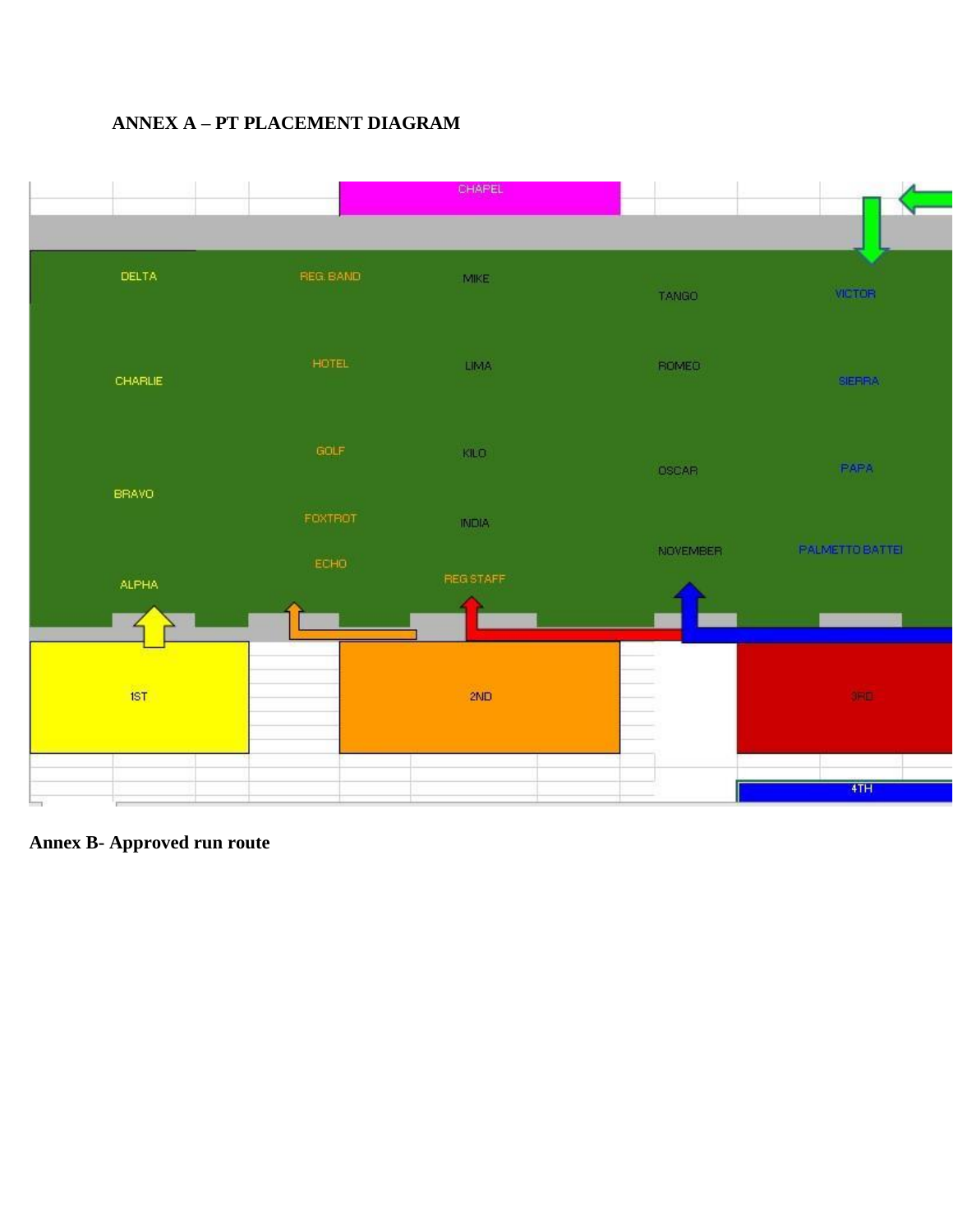

**Annex C-- Approved Strength and Conditioning drills**

### **Workout 1.**

- 20 minute As Many Rounds as Possible (AMRAP)
- 20 Push ups
- 20 Air Squats
- 20 Flutter Kicks

### **Workout 2.**

20 Minute Every minute on the Minute (EMOM) Minute 1: 15 Burpees Minute 2: Plank

### **Workout 3.**

20 Minute Amrap 10 Power Jump 10 V-up 10 (each leg) split squat 10 Burpees

# **Workout 4.**